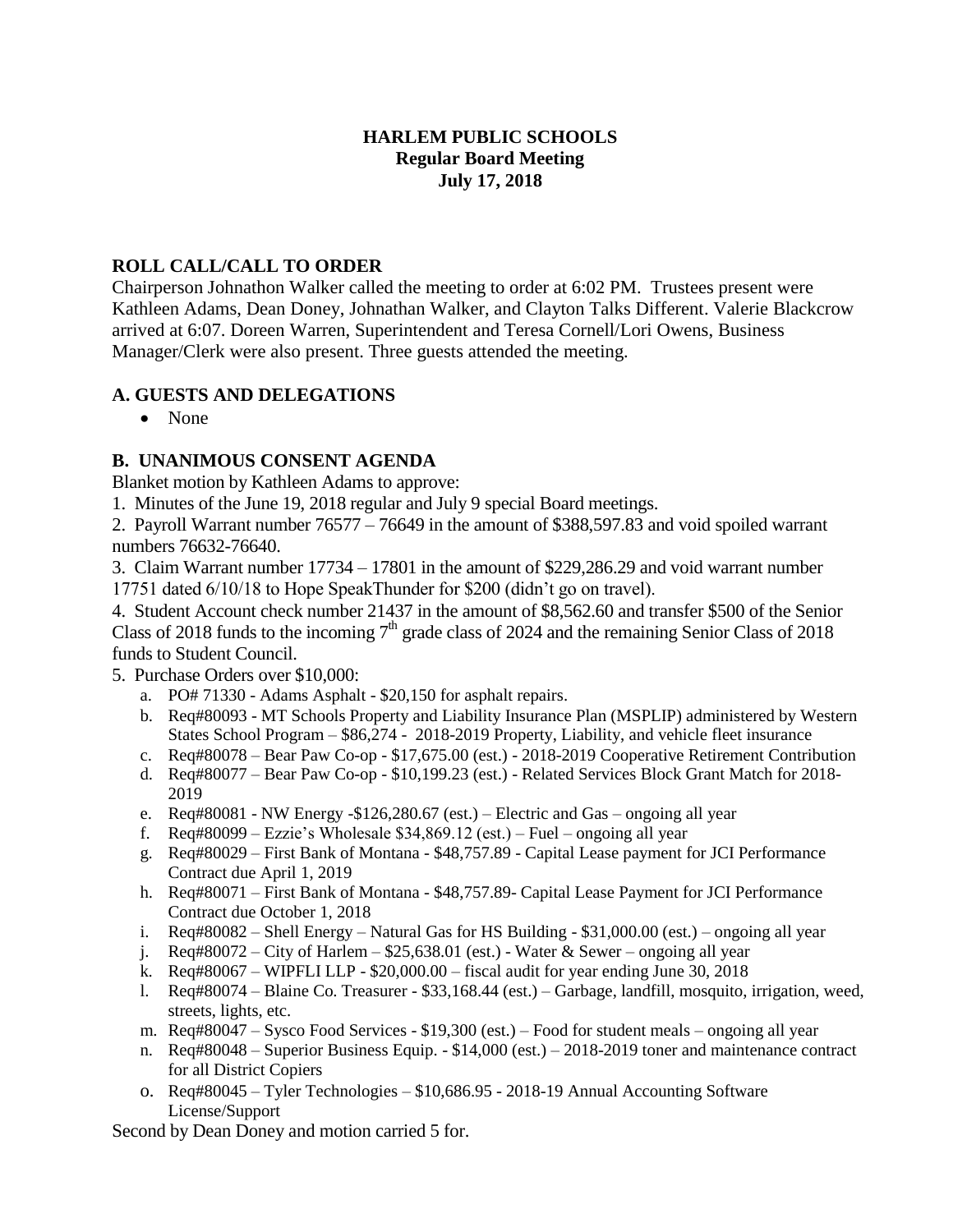#### **C. PROGRAM REPORTS**

Doreen Warren and Teresa Cornell reviewed their written reports. Evelyn Bigby gave a verbal report  $-21<sup>st</sup> CCLC$  was renewed as a co-op with an increase in funding. Doreen reported she had accepted the resignations of Tim Carse as Jr/Sr High Librarian, Kelly Mill as AD/Transportation Director, and Jennifer Mills as Kindergarten Teacher effective at the end of the 2017-18 school year. Doreen also reported that Claudia Edgewater-Russell who was hired as the Jr/Sr High Assistant Principal at the June 19, 2018 meeting and her salary was approved at the July 9, 2018 meeting, declined the offer of employment.

#### **D. ESTABLISH 2018-19 PETTY CASH ACCOUNT**

Motion by Kathleen Adams to approve the establishment of a petty cash fund in the amount of \$5,000 to use for approved staff development, approved travel, registrations, COD's, postage, fees, deposits, payroll taxes and approved memberships and dues. This account will also be used as a flow-thru for Allegiance Flex employee benefit funds. Second by Clayton Talks Different and motion carried 5 for.

#### **E. REQUEST FROM TURNER FOR ENTRANCE INTO DISTRICT**

Motion by Valerie Blackcrow to deny request from Turner Schools for bus entrance in Harlem School District #12 for the 2018-19 SY. Second by Dean Doney and motion carried 5 for.

#### **F. 2018-19 STUDENT ATTENDANCE AGREEMENTS**

- 1. Motion by Kathleen Adams to approve the Student Attendance Agreements for WF, VF, CF, KF, KB, TB, TB, TS, TS, and CM for SY 2018-19, whose district of choice is Harlem and district of residence is Hays. Second by Valerie Blackcrow and motion carried 5 for.
- 2. Motion by Kathleen Adams to approve the Student Attendance Agreement for AA and SS for SY 2018-19, whose district of choice is Harlem and district of residence is Chinook. Second by Valerie Blackcrow and motion carried 5 for.
- 3. Motion by Kathleen Adams to disapprove the Student Attendance Agreements for BC, CC, KC, RB, RB, SB, TB, CJ, CJ, PL, HR, NR, IK, MT, ET, GZ, BZ, and CZ for SY 2018-19, whose district of choice is Turner and district of residence is Harlem. Second by Valerie Blackcrow and motion carried 5 for.
- 4. Motion by Kathleen Adams to accept Student Attendance Agreements from out of district students who have attended previously and are in good standing in terms of attendance, grades and behavior. Second by Valerie Blackcrow and motion carried 5 for.

# **G. SET FINAL BUDGET MEETING DATE**

Motion by Kathleen Adams to set August 14, 2018 as the Final Budget meeting at 6:00 p.m. with the Regular Board meeting immediately following. Second by Dean Doney and motion carried 5 for.

# **H. 3-YEAR RATE COMMITMENT FOR PROPERTY AND LIABILITY INSURANCE**

Motion by Clayton Talks Different to acknowledge and agree to the three-year rate commitment with the Montana Schools Property and Liability Plan from July 1, 2018 through June 30, 2021 in exchange for a guarantee that our renewal rate shall be the annual rate increase for the MSPLIP program renewal and shall not exceed 6% in any one year. Second by Valerie Blackcrow and motion carried 5.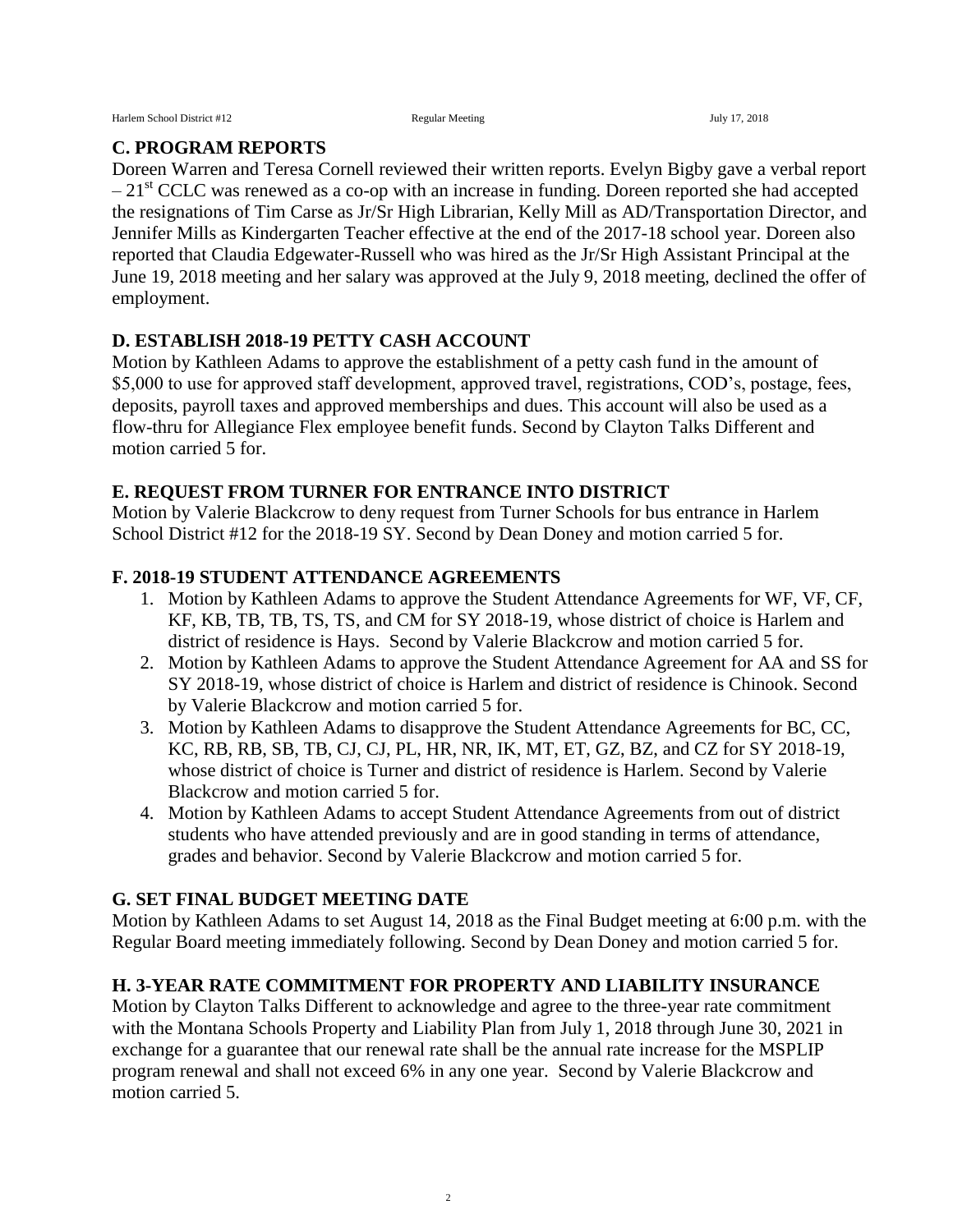#### **I. RESOLUTION FOR BUS BIDS**

Motion by Kathleen Adams to adopt the following resolution to dispose of surplus property: 2003 Bluebird 84 Passenger School Bus (old bus #4) and 1991 Bluebird 46 Passenger Coach (maroon charter).

A Resolution to authorize the Board of Trustees of School District No. 12, Harlem, Montana to dispose of abandoned, obsolete and undesirable property through the sale or other mean, as provided by section 20-6-604, MCA.

WHEREAS, it has been determined that the following property has become undesirable by School District No. 12:

- 1. 2003 Bluebird 84 Pass School Bus VIN# 1BABNBXAX3F211187 Old Bus #4, Asset # 60309 Minimum bid: \$5,000
- 2. 1991 Bluebird 46 Pass Coach VIN# 1BABMB7A9MF042042 Maroon Charter #9, Asset # 52291 - Minimum bid: \$5,000

THEREFORE, BE IT RESOLVED, the Board of Trustees will dispose of this property through the sale by sealed bid process at the August 14, 2018 regular board meeting. Sealed bids will be accepted at the District Business office until August 8, 2018 at 4:00 PM. Any property not sold will either be given away, recycled, hauled to the local dumpsite, or disposed of by the other means. The Board reserves the right to accept and/or reject any and/or all bids.

Second by Valerie Blackcrow and motion carried 5 for.

#### **J. CONTRACT NEGOTIATIONS AND TEACHER RECRUITMENT STRATEGIES**

Motion by Kathleen Adams to notify the Harlem Education Association about teacher recruitment strategies the District would like to utilize to improve teacher recruitment. Second by Dean Doney and motion carried 5.

#### **K. SUB TEACHER PAY RATE**

Motion by Dean Doney to set the substitute teacher pay rate for 2018-19 at the beginning Paraprofessional II rate of \$15.38 per hour. Second by Clayton Talks Different and motion carried 5 for.

# **L. CONSIDERATION FOR ISSUANCE OF CONTRACTS FOR 2018-19 COACHES/EXTRA-CURRICULAR POSITIONS**

- 1. Motion by Clayton Talks Different to hire Marlin Lawrence as the Head Girls Basketball Coach for the 2018-19 SY per the CBA. Second by Kathleen Adams and motion carried 5 for.
- 2. Motion by Clayton Talks Different to hire Kent Mount as the HS Asst. Football Coach for the 2018-19 SY per the CBA. Second by Kathleen Adams and motion carried 5 for.
- 3. Motion by Clayton Talks Different to hire Cole McCabe as the Head Boys Basketball Coach for the 2018-19 SY per the CBA. Second by Kathleen Adams and motion carried 4 for, 1 against (Doney).
- 4. Motion by Clayton Talks Different to hire Brandon Trottier as the Asst. Girls Basketball Coach for the 2018-19 SY per the CBA. Second by Kathleen Adams and motion carried 5 for.